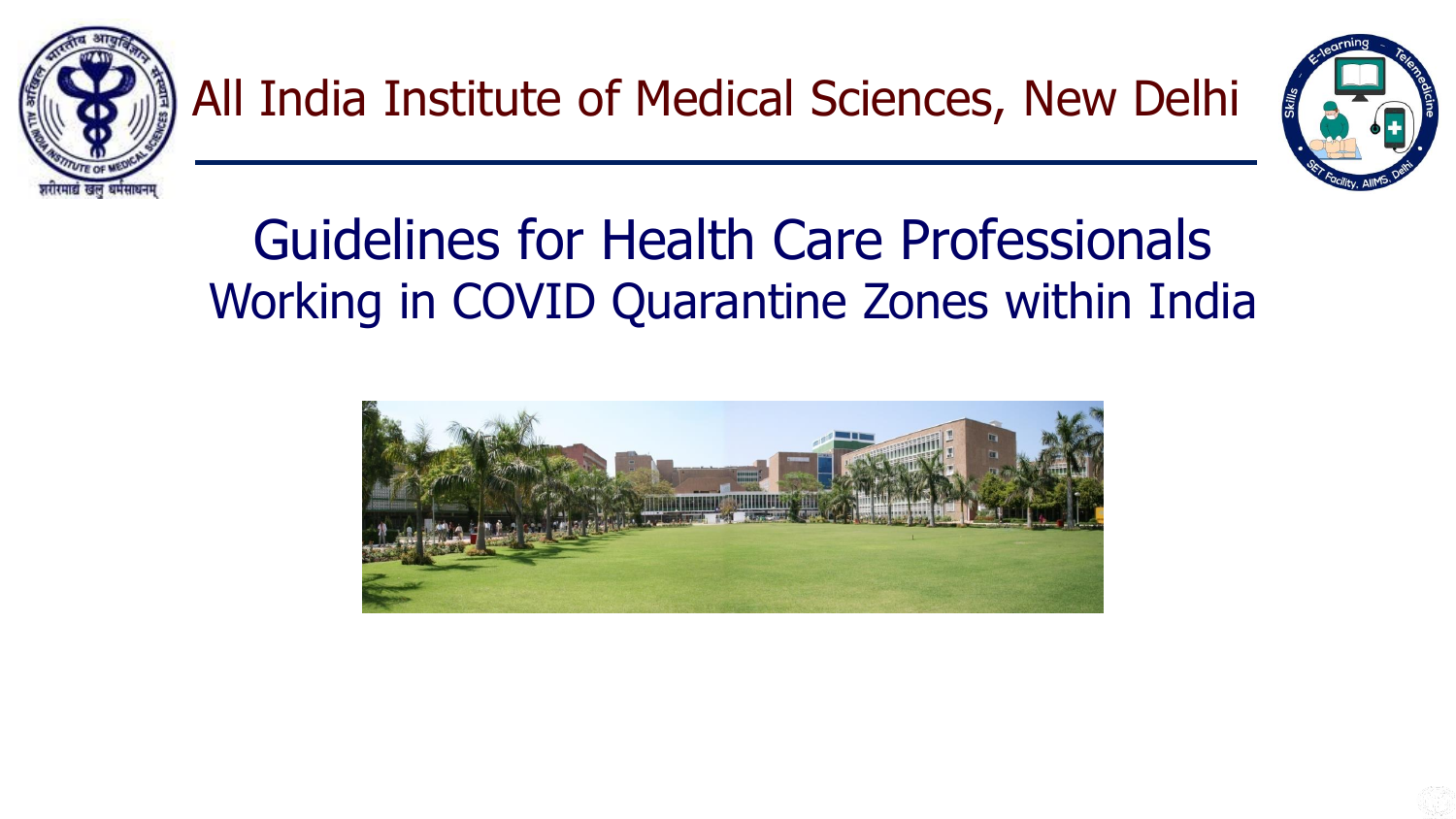

- Caused by RNA virus SARS-CoV-2
- First reported in December 2019 from Wuhan, China
- Declared a Global Health Emergency and Pandemic by WHO in March 2020
- Emerging and rapidly spreading global pandemic

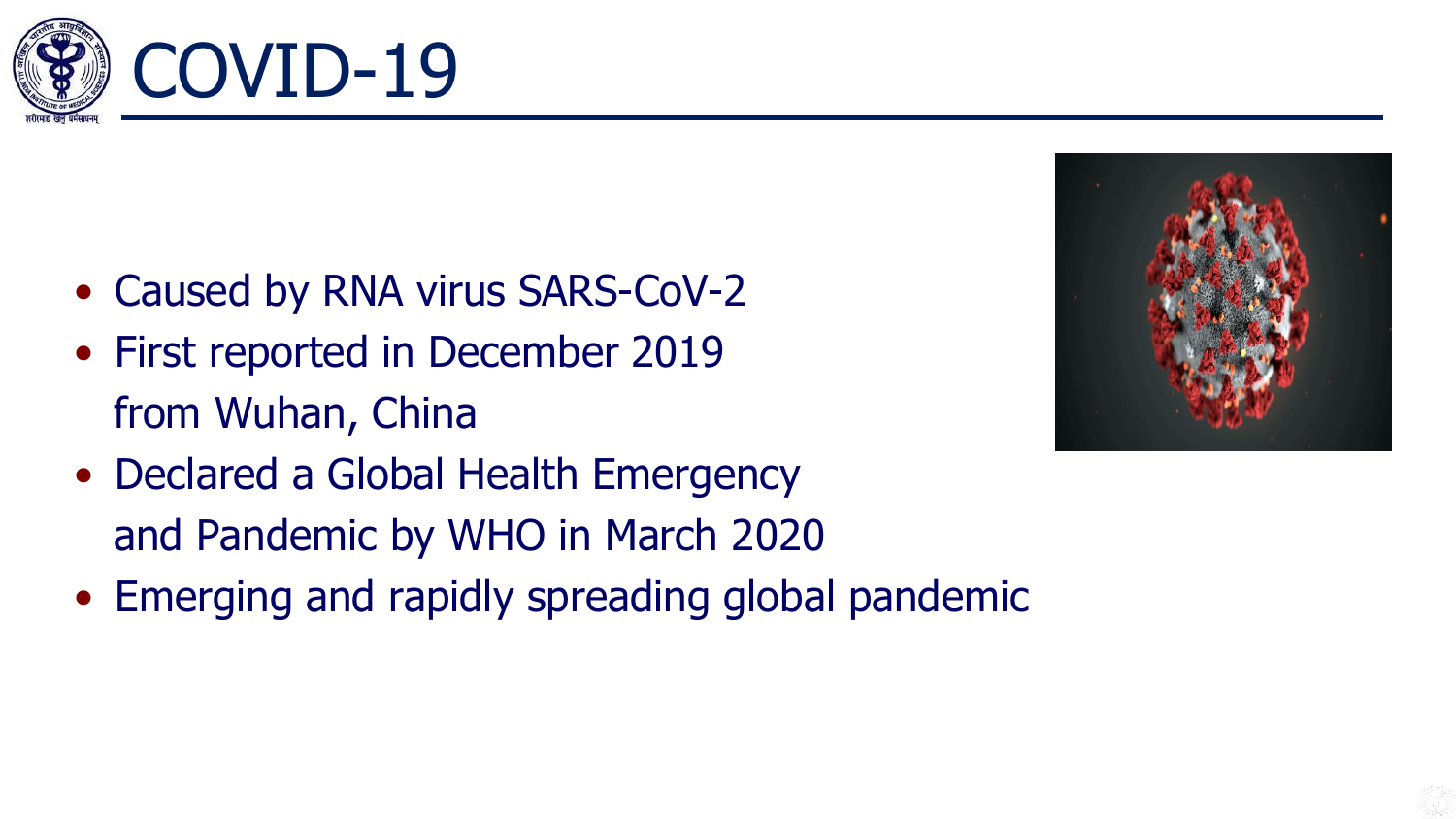

## Symptoms in COVID-19

- Fever
- **Dry Cough**
- Sore throat
- Shortness of breath
- Myalgia/Arthralgia
- Chills
- **Fatigue**
- GI Symptoms diarrhea, abdominal pain

Patients with hypertension, diabetes, chronic lung diseases. Coronary heart disease and cancer more likely to have *SEVERE/CRITICAL DISEASE*

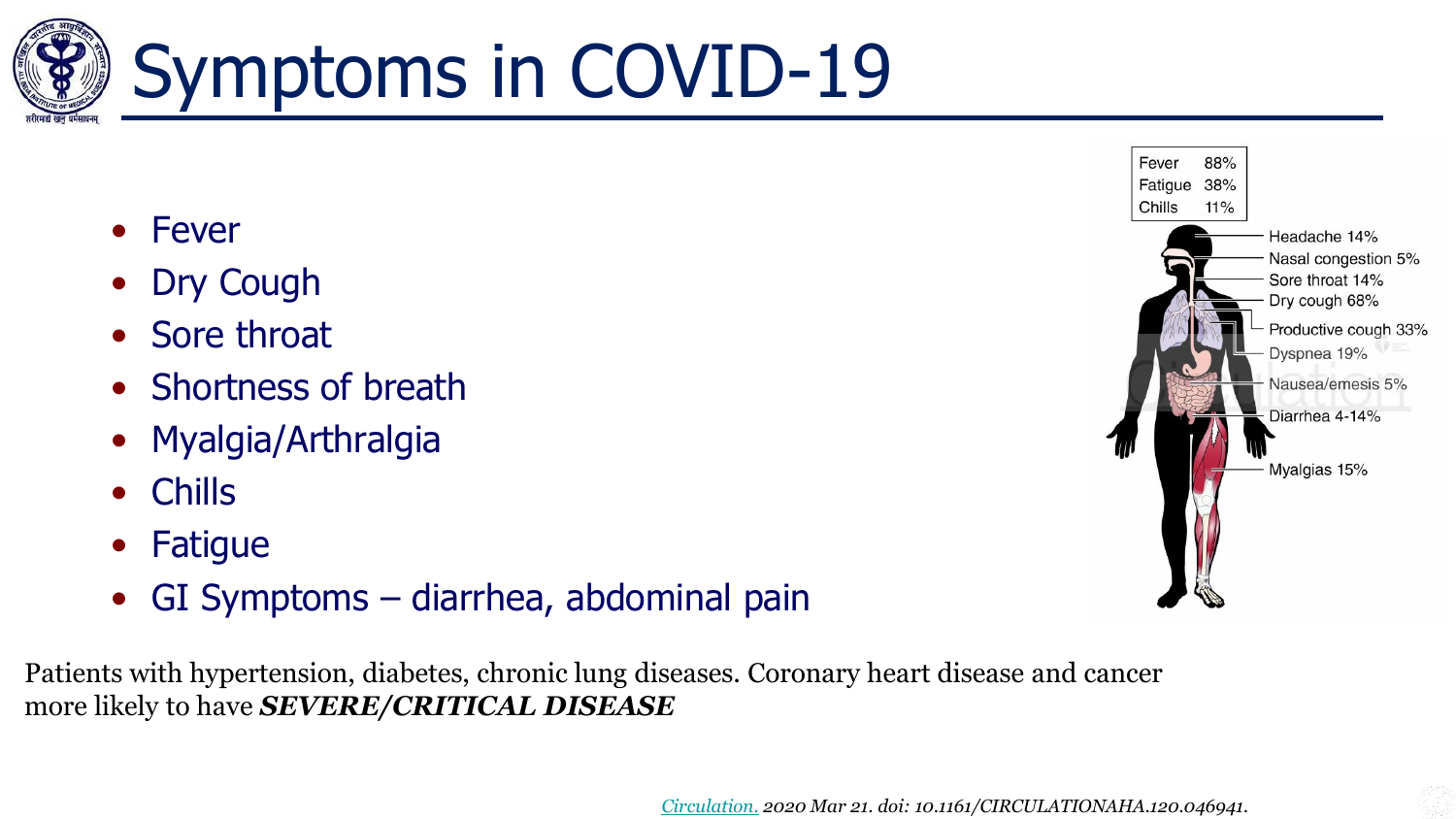

- Altered sensorium decreasing cognition/consciousness
- Dyspnea or shortness of breath
- Tachypnea (Respiratory rate >24/min)
- Sign of respiratory distress use of accessory muscles, intercostal retractions
- Increasing fatigue on minimal exertion
- Hypoxia on pulse oximetry  $(SaO2 < 94\%)$
- Tachycardia (Heart rate>120/min)
- Hypotension (Systolic BP < 90 mmHg)
- Reduced urine output < 0.5 ml/kg/hr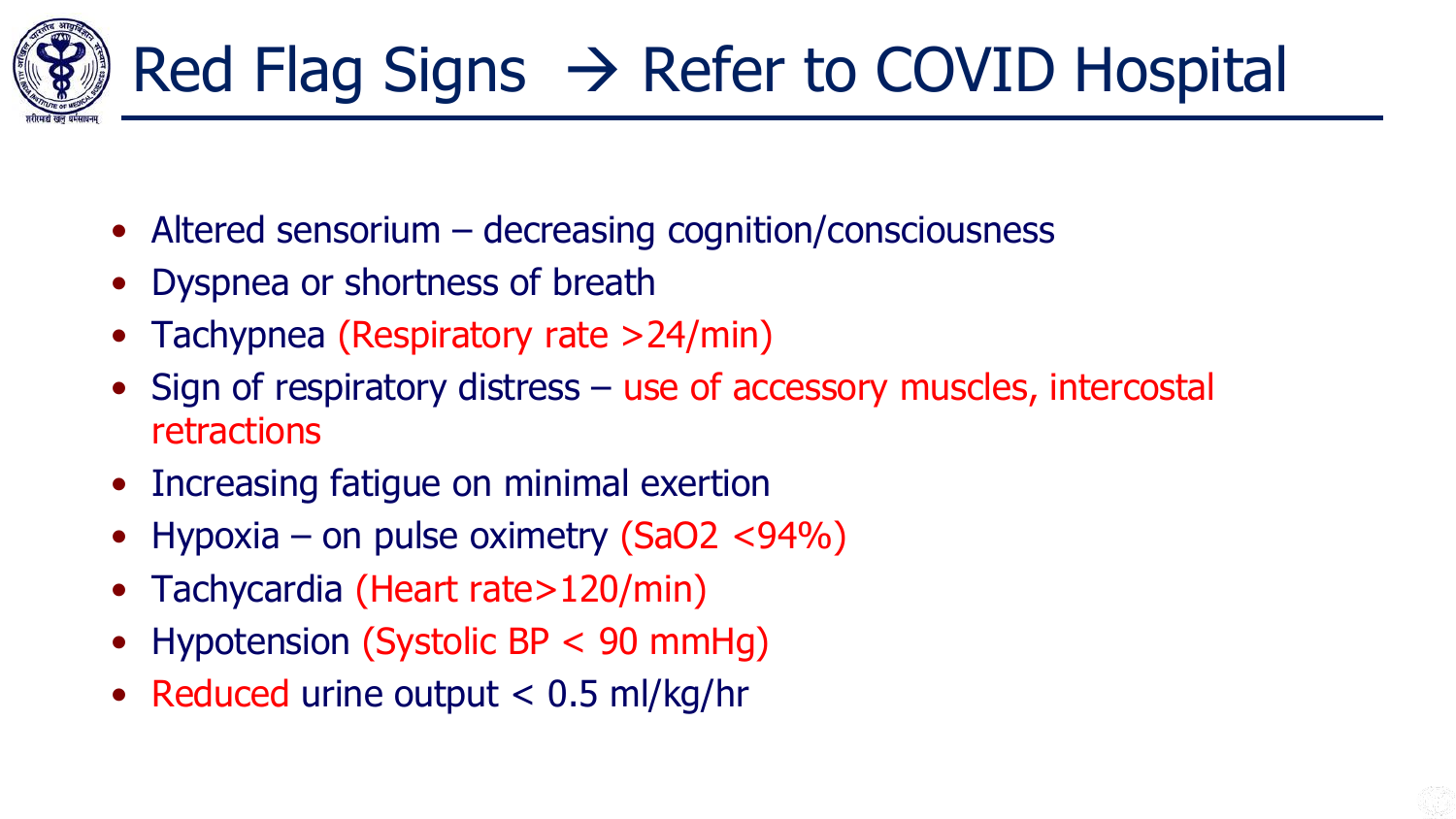

## Spectrum of Illness

- Mild (no or mild pneumonia) **81 percent**
- *Severe disease* (eg. with severe dyspnoea, hypoxia, or >50 percent lung involvement on imaging within 24 to 48 hours) in **14 percent**
- Critical disease (eg. with respiratory failure, shock, or multiorgan dysfunction) in **5 percent**
- Case fatality rate 2-4% percent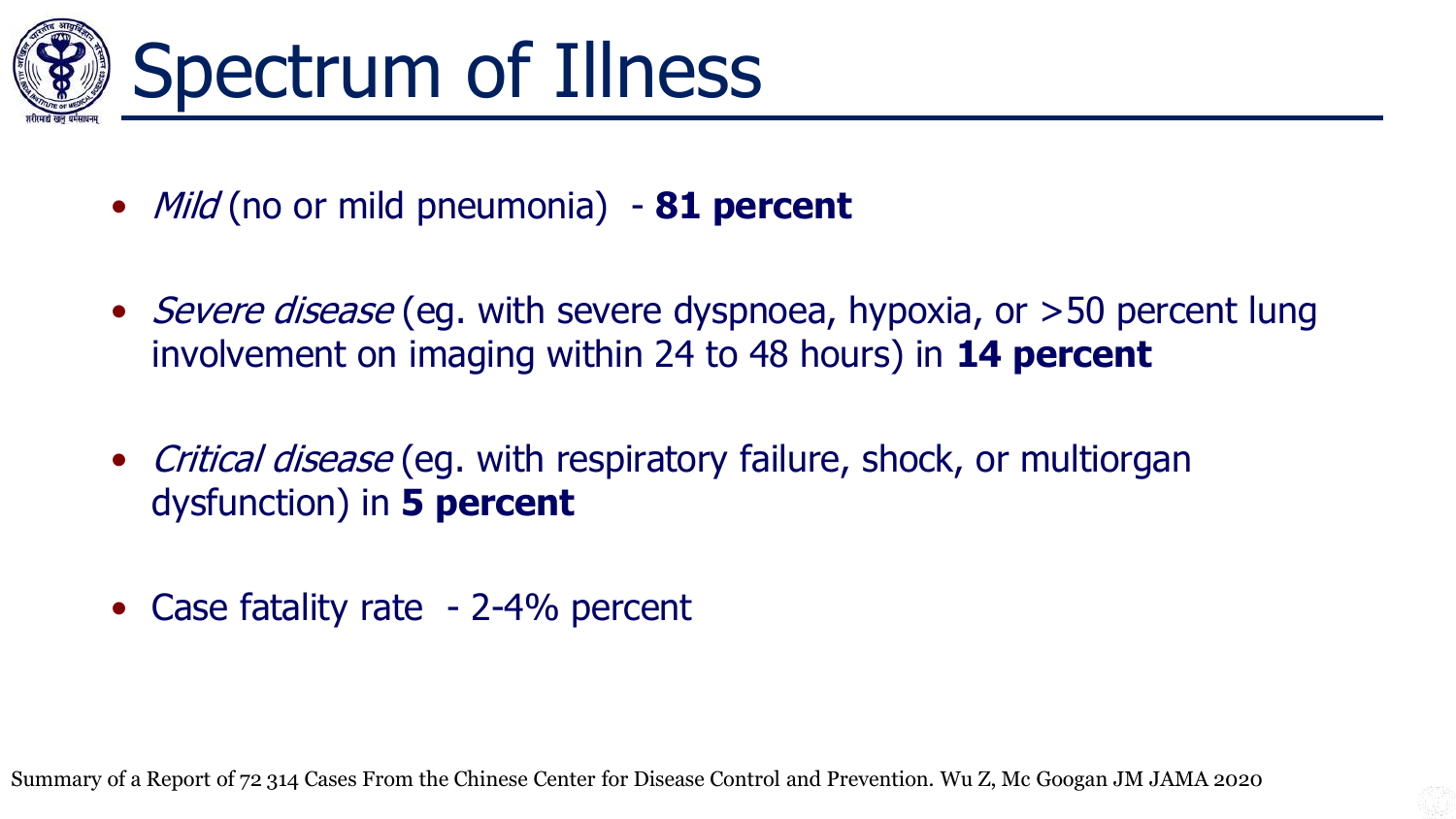

## History and Clinical Examination

- Focused history about symptoms of COVID-19 asking about fever, chills, myalgias, shortness of breath, worsening fatigue also history specific to their underlying disease
- Apart from initial assessment Airway, Breathing, Circulation and Disability. General and Systemic Examination only if required.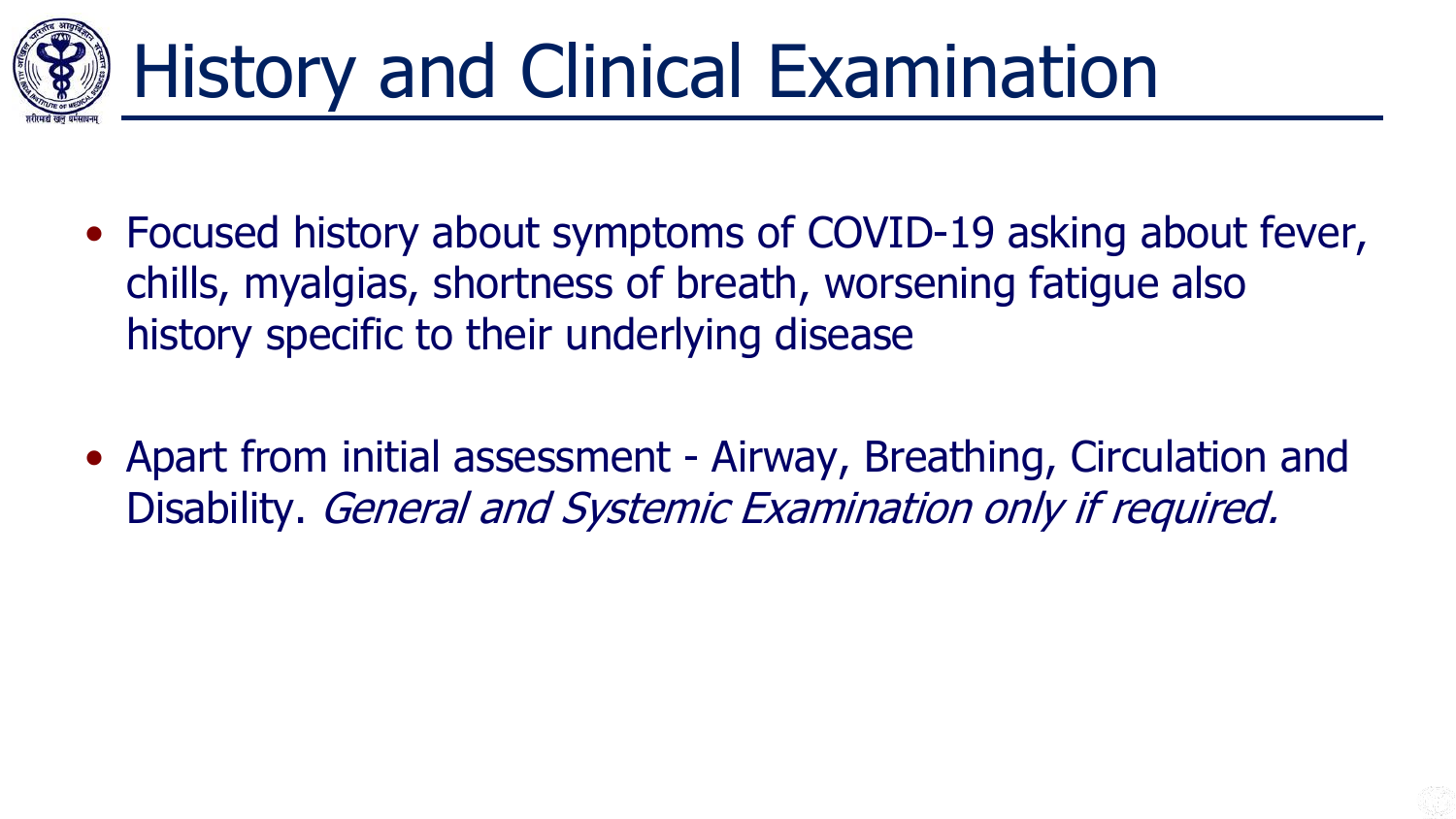

• The Government has laid down its quideline on specific use of PPE for Health Care Workers (HCW's) working in the Quarantine Facility

[https://www.mohfw.gov.in/pdf/Guidelinesonrationaluseof](https://www.mohfw.gov.in/pdf/GuidelinesonrationaluseofPersonalProtectiveEquipment.pdf) PersonalProtectiveEquipment.pdf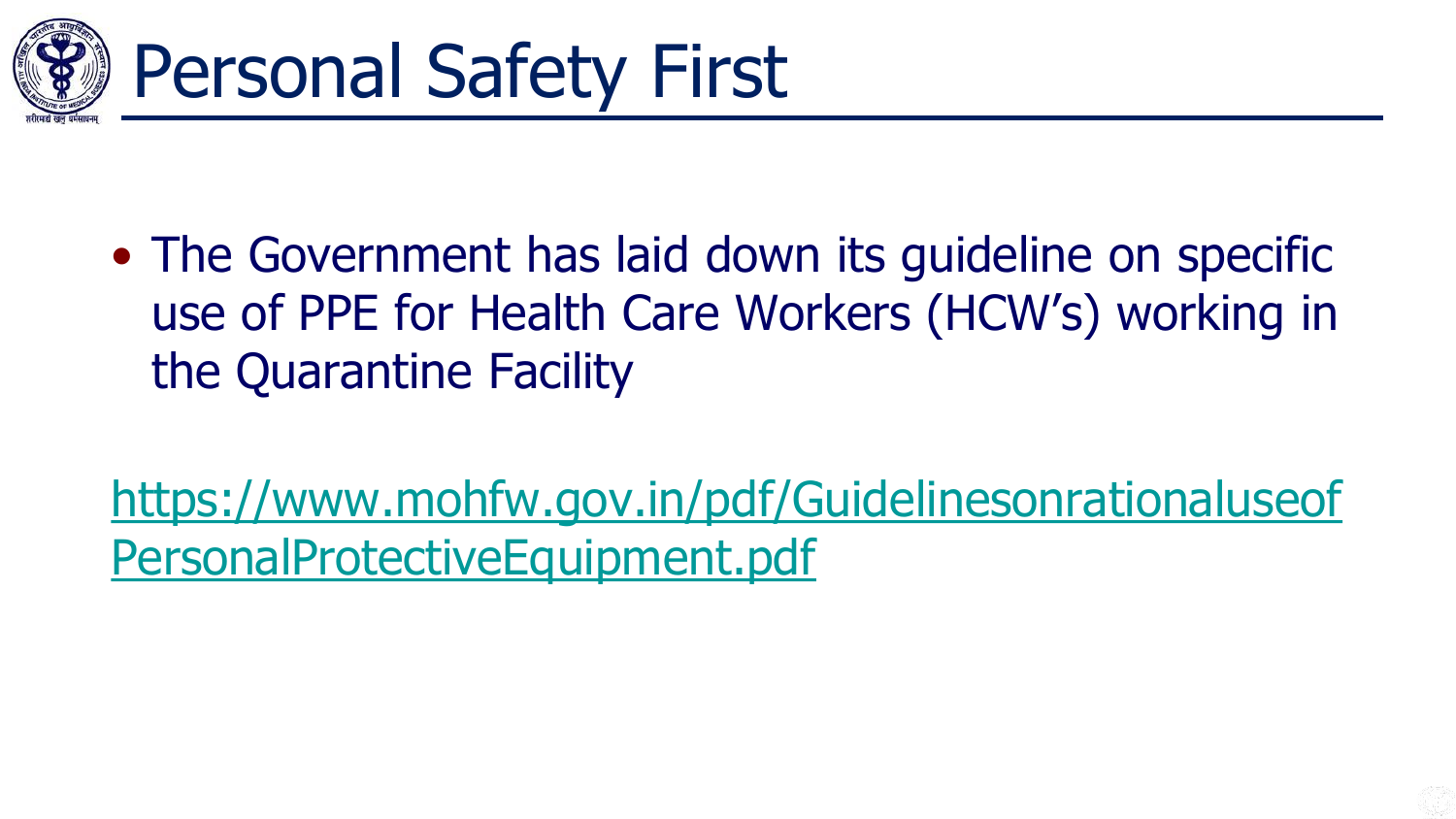

- All should have basic training in infection control
- Correct way to use PPE
- Hand Hygiene
- Cough etiquettes
- Maintaining distance (1-2 metres)
- Disposal of PPE in thrash bins– as per guidelines by MoHFW

https://www.mohfw.gov.in/pdf/National%20Guidelines%20for%20IPC%20in%20HCF%20- %20final%281%29.pdf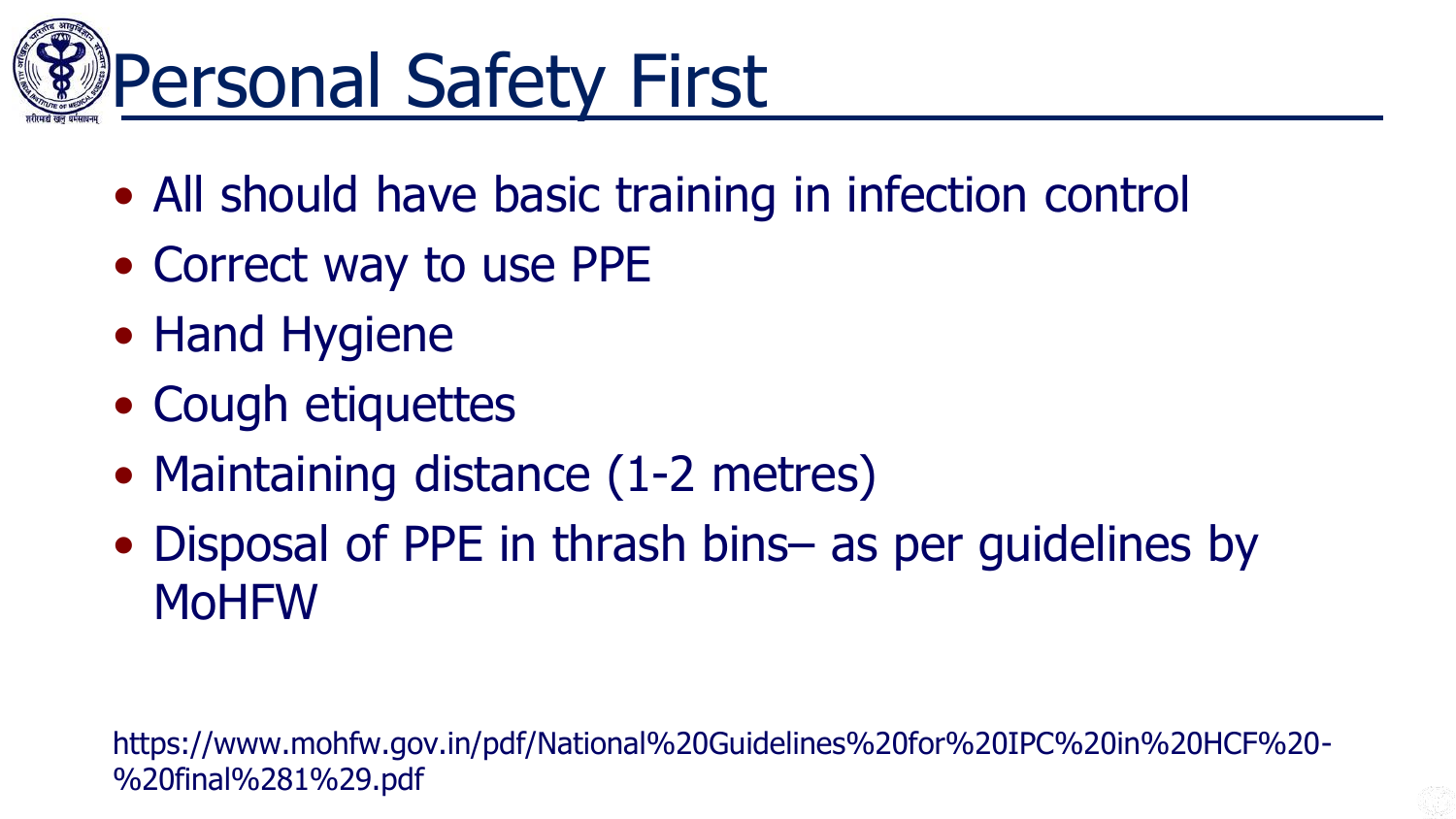

#### **How to Handwash?**

WASH HANDS WHEN VISIBLY SOILED! OTHERWISE, USE HANDRUB

Palm to palm with fingers interlaced;

Rotational rubbing, backwards and

Duration of the entire procedure: 40-60 seconds



Wet hands with water;



Apply enough soap to cover all hand surfaces;

 $\overline{4}$ 



Right palm over left dorsum with interlaced fingers and vice versa;









Dry hands thoroughly with a single use towel;







**Patient Safety** 



**SAVE LIVES** 

Clean Your Hands

Rinse hands with water;

#### **How to Handrub?**

RUB HANDS FOR HAND HYGIENE! WASH HANDS WHEN VISIBLY SOILED

 $\odot$ Duration of the entire procedure: 20-30 seconds





Apply a palmful of the product in a cupped hand, covering all surfaces;









Right palm over left dorsum with

interlaced fingers and vice versa;





Rotational rubbing of left thumb clasped in right palm and vice versa;

Rotational rubbing, backwards and forwards with clasped fingers of right hand in left palm and vice versa;





A World Allumor for Sater Health Care

Backs of fingers to opposing palms with fingers interlocked;











 $\overline{2}$ 

Backs of fingers to opposing palms

with fingers interlocked;

Rub hands palm to palm;

8



5

Rub hands palm to palm;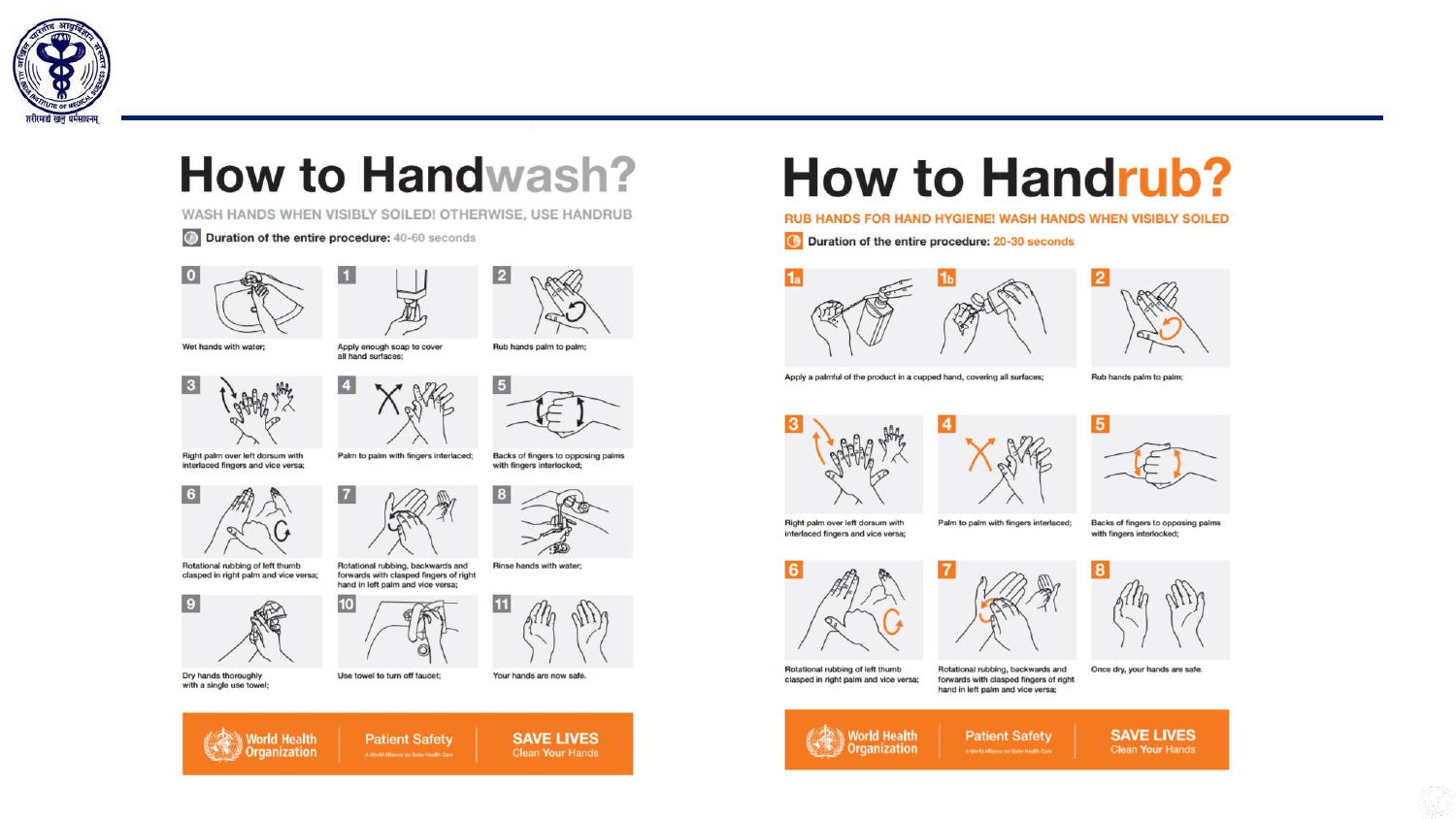

## Cough etiquette







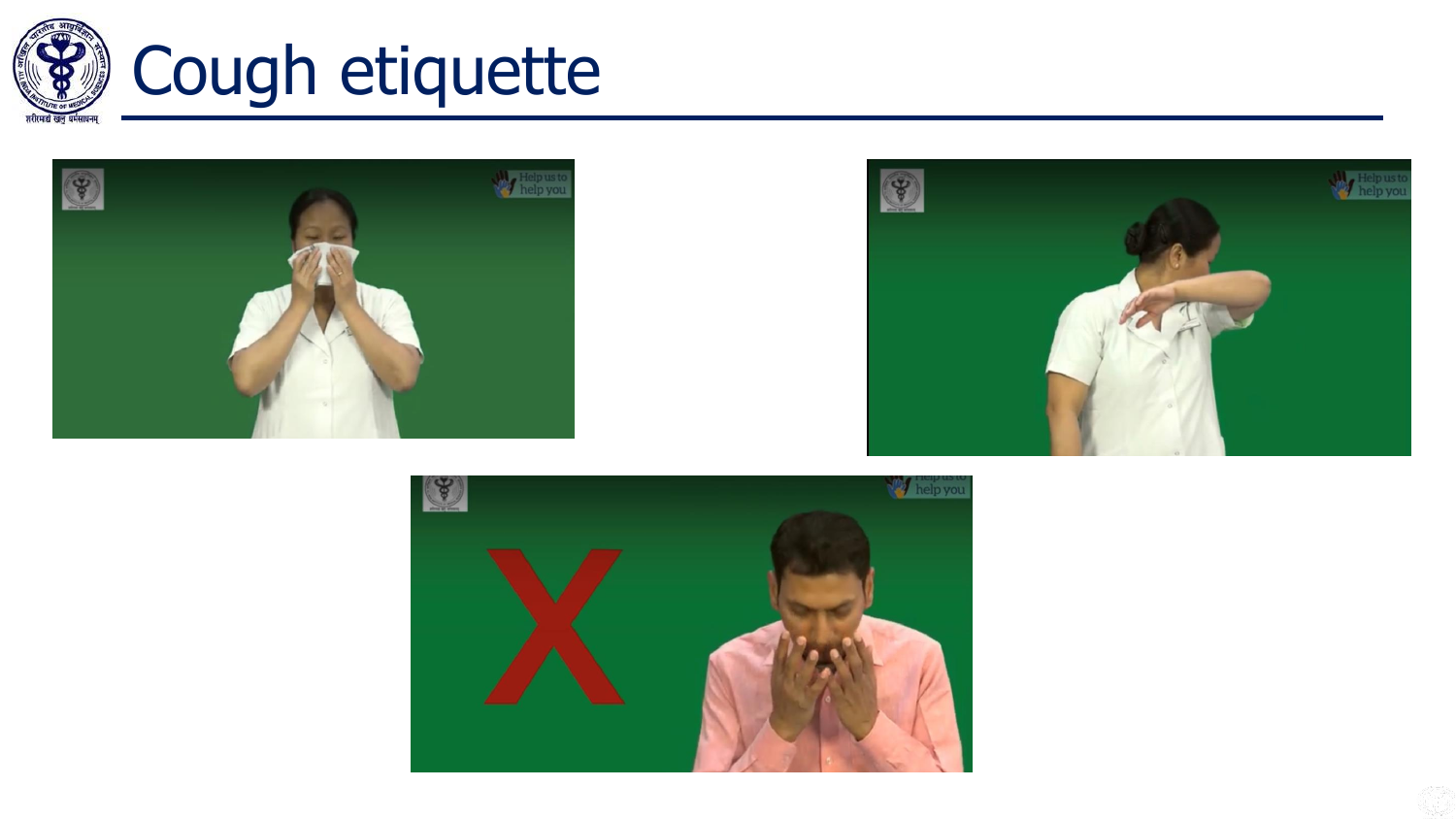

- All patients should be wearing triple layer surgical masks
- They should be instructed to stay away at least 2 meters from each other and health care team
- Separate washroom for COVID-19 + patients (preferred)
- Cough etiquettes must be taught and complied with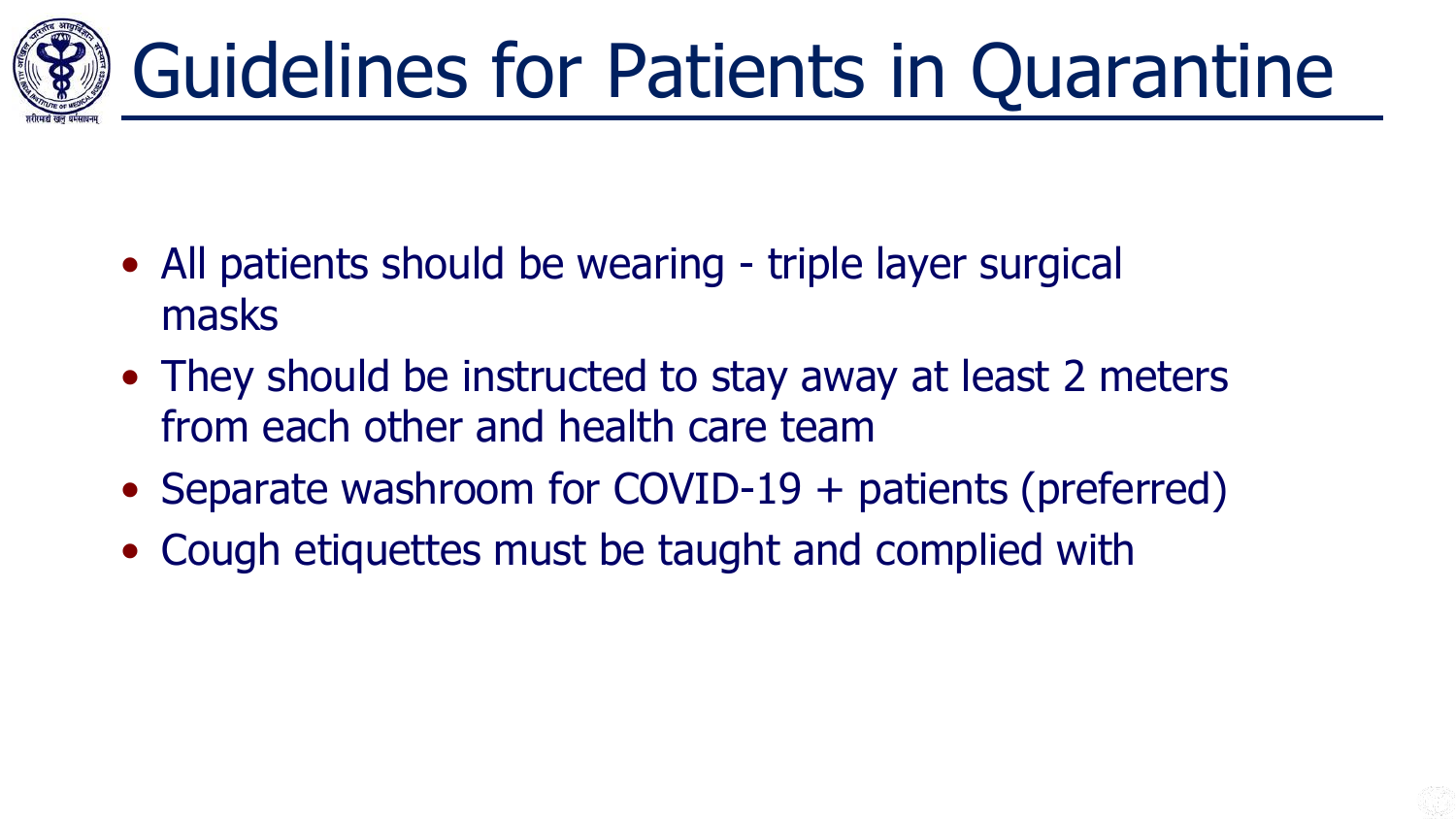

### Quarantine facility

| In Quarantine<br><b>Facility</b> | <b>Protection Required</b>                                                                                             |
|----------------------------------|------------------------------------------------------------------------------------------------------------------------|
| Patients                         | Triple layer mask                                                                                                      |
| <b>Health Care Workers</b>       | Vitals & Temp recording – Triple layer mask & gloves<br>Clinical Examination of sick patients $-$ N95 mask &<br>gloves |
| <b>Support Staff</b>             | Triple layer mask & gloves                                                                                             |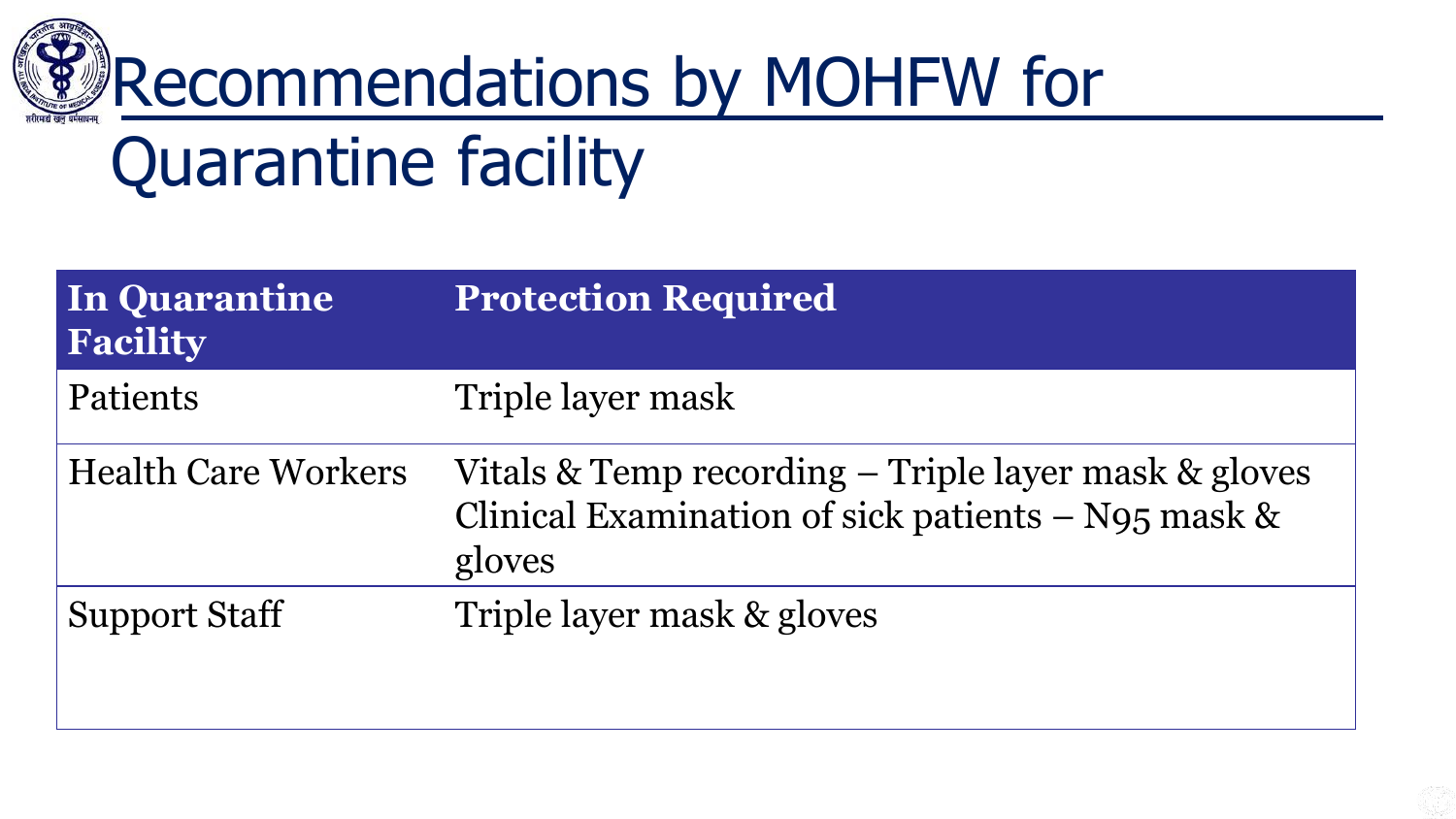



- Separate well ventilated room
- The suspected individual should restrict movement inside house
- Stay away from other family members maintain at least 1 meter
- Should be in quarantine for 14 days from contact with positive case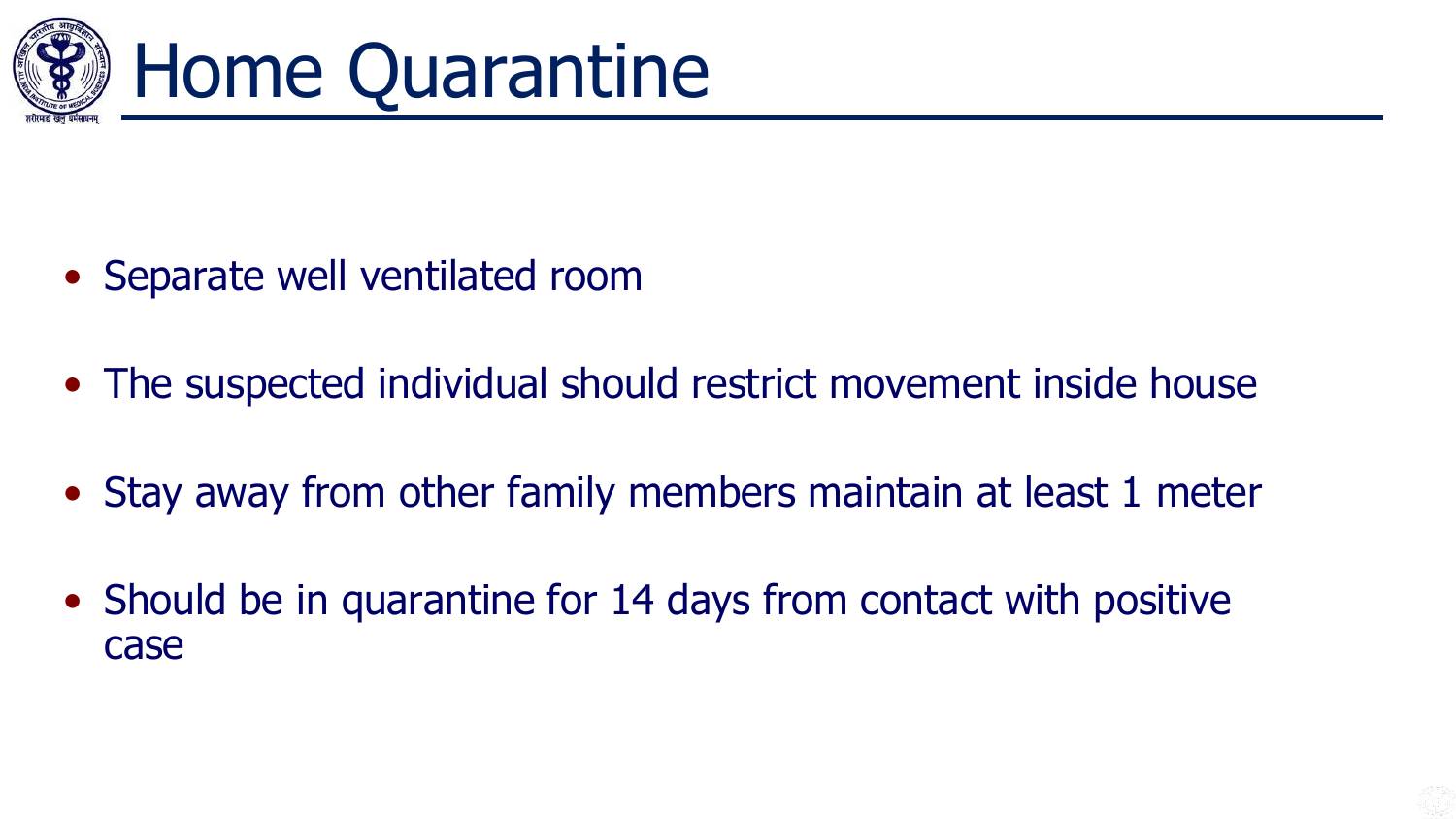

- Ambulances should be specified for COVID use
- BLS ambulances are good enough
- Strict adherence to cleaning and decontamination after COVID patient transfer
- Paramedic staff- N95 mask/gloves
- Driver  $\rightarrow$  Triple layer mask/ gloves
- Patient and attendant  $\rightarrow$  triple layer mask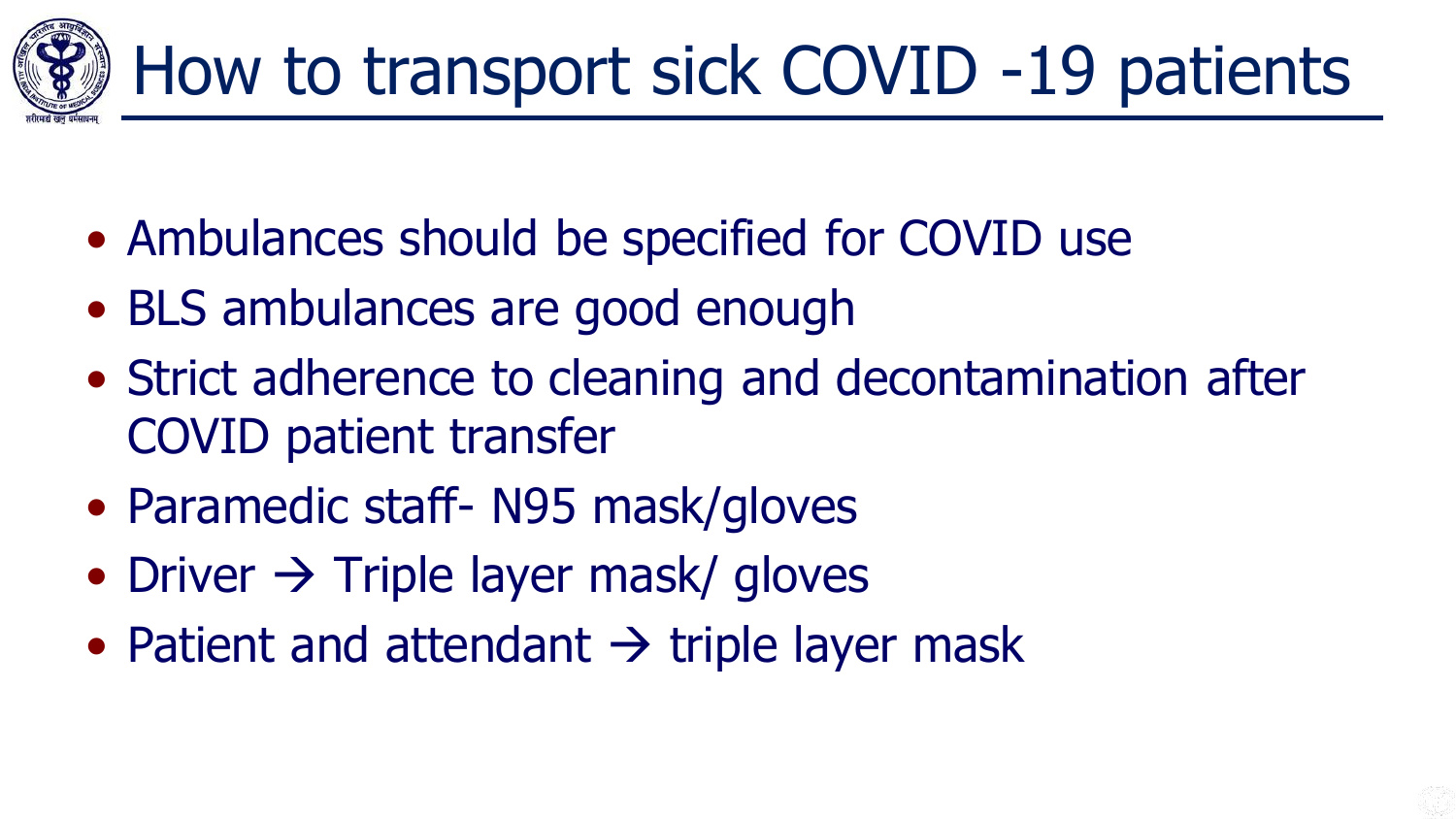

## Summary Points

- Stay safe, personal safety utmost
- Take focused history to rule out severe disease
- Identifying sick patients is your number one responsibility
- Proactively consider transfer to hospital facilities if sick patient identified
- Regular counselling of patients and allaying their anxiety is important – will be your important role